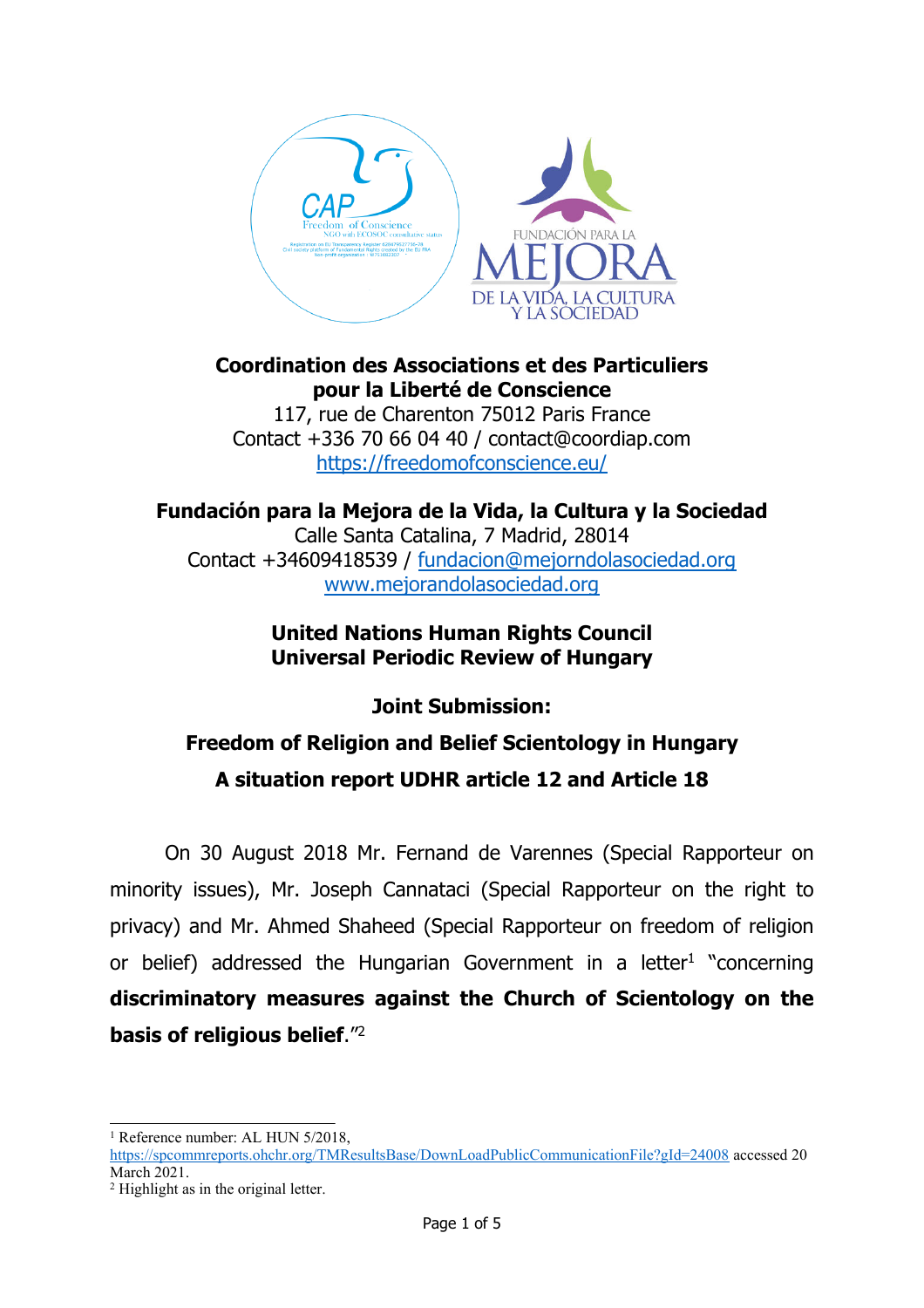In that letter there was two major situations described<sup>3</sup>:

- 1. "The denial of the permission for the Church of Scientology to maintain its headquarters and place of worship in Budapest."
- 2. "The criminal investigation of the Church of Scientology" including the seizure of confidential priest-penitent communications.

The letter of the three honorable special rapporteurs concluded:

"[…] we would like to express our concern about the repeated denial and unjustified delay on the permission for the Church of Scientology to maintain its headquarters and place of worship in Budapest. We also express serious concern that the criminal investigations carried out against the Church of Scientology, which led to the seizure of several documents including of <sup>a</sup> private nature and to restrictions on places of worship, may be incompatible with international human rights standards. Such acts constitute serious impediments to religious freedom and to the fulfilment of the rights and freedoms of religious minorities as enshrined in the applicable international human rights standards that Hungary has committed to."

The questions articulated in the letter by the United Nation'<sup>s</sup> officials remain unanswered to our knowledge until today.

We would like to call the attention of the Universal Periodic Review that the reported situations and violations of international standards are still today unsolved in Hungary, the Church has not yet received the final Certificate of Occupancy of their central place of worship in Budapest and no explanation

<sup>&</sup>lt;sup>3</sup> The full letter is attached to this current one.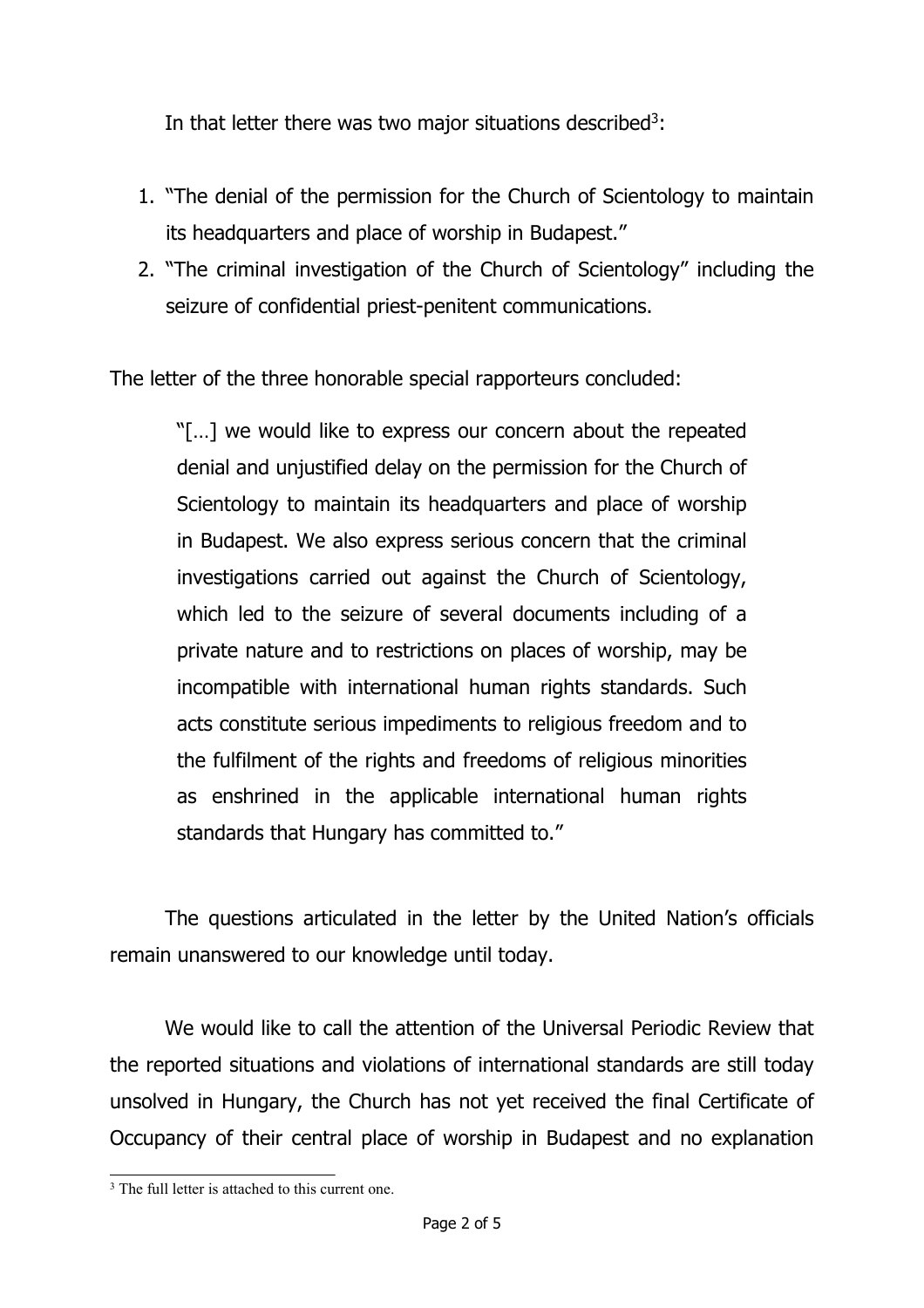for the delay was communicated to them depriving the church and its members of the legal security they are entitled to in regards to their place of worship. As far as the criminal investigations are concerned, for the last three and <sup>a</sup> half years:

- a) The church and its parishioners are kept in an undue shadowed suspicion of the alleged criminal charges, damaging right to honor and image,
- b) the confidential priest-penitent privileged information of hundreds of parishioners are still with the investigative authorities, negatively and arbitrarily interfering with the privacy of their religious practices, in <sup>a</sup> prolonged, undue and disproportional affecting their rights.
- c) Additionally, despite the Church receiving an official information from the National Bureau of Investigations about the copying of all data from the computers and telephones seized during the raids by the Special Service of the National Security Authority, this minority Church is being deprived from its property, meaning the hardware of those IT pieces that have not been returned to the Church or the private owners of the devices, despite official request.

Therefore, we would like to suggest the following

## Recommendations:

**ONE.** We urge the Hungarian authorities to respect the recommendations of the Special Rapporteur'<sup>s</sup> report to the United Nations General Assembly on eliminating intolerance and discrimination based on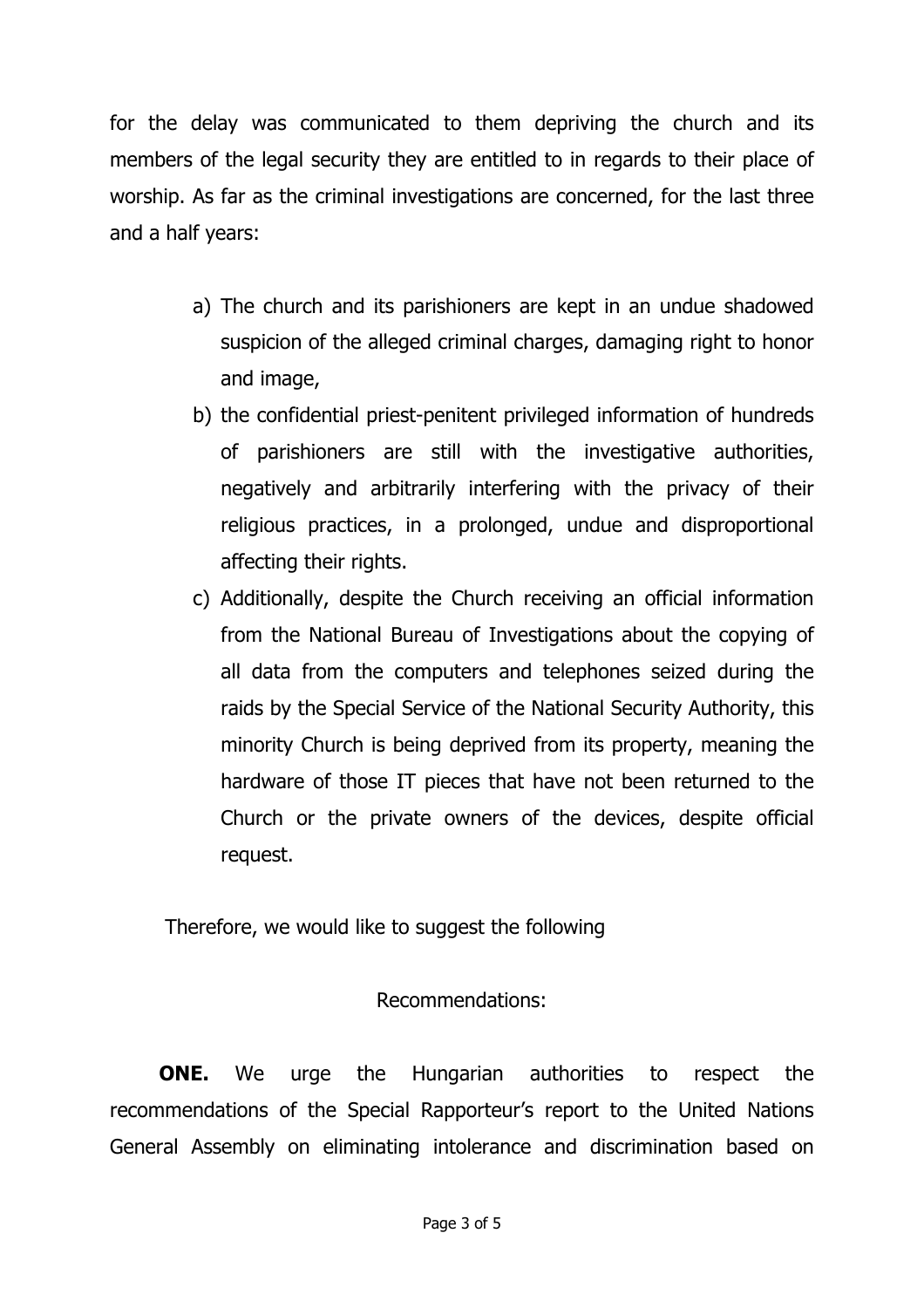religion or belief and the achievement of sustainable development goal 16

1. "Persons belonging to religious or belief groups who endure disadvantages or deprivations that limit their rights and opportunities relative to others in society constitute those that have been 'left behind'. Their relative disadvantage is sustained by their exclusion, discrimination and/or entrenched inequalities that impede the ability of persons belonging to these groups from participating in society on an equal basis - accessing the highest standards of education, obtaining land and property, technologies, acquiring wealth, and living healthier, longer, safer lives. $^{\rm 4}$ 

**TWO.** We urge the Hungarian authorities to respect their commitments to the Universal Declaration of Human Rights:

> - Article 12 of the Universal Declaration of Human Rights: "No one shall be subjected to arbitrary interference with his privacy, family, home or correspondence, nor to attacks upon his honor and reputation. Everyone has the right to the protection of the law against such interference or attacks.

> - Article 18 of the Universal Declaration of Human Rights: Everyone has the right to freedom of thought, conscience and religion; this right includes freedom to change his religion or belief, and freedom, either alone or in community with others and in public or private, to manifest his religion or belief in teaching, practice, worship and observance.

<sup>4</sup> <https://olc.worldbank.org/system/files/Pathways%20for%20Peace%20Executive%20Summary.pdf>.